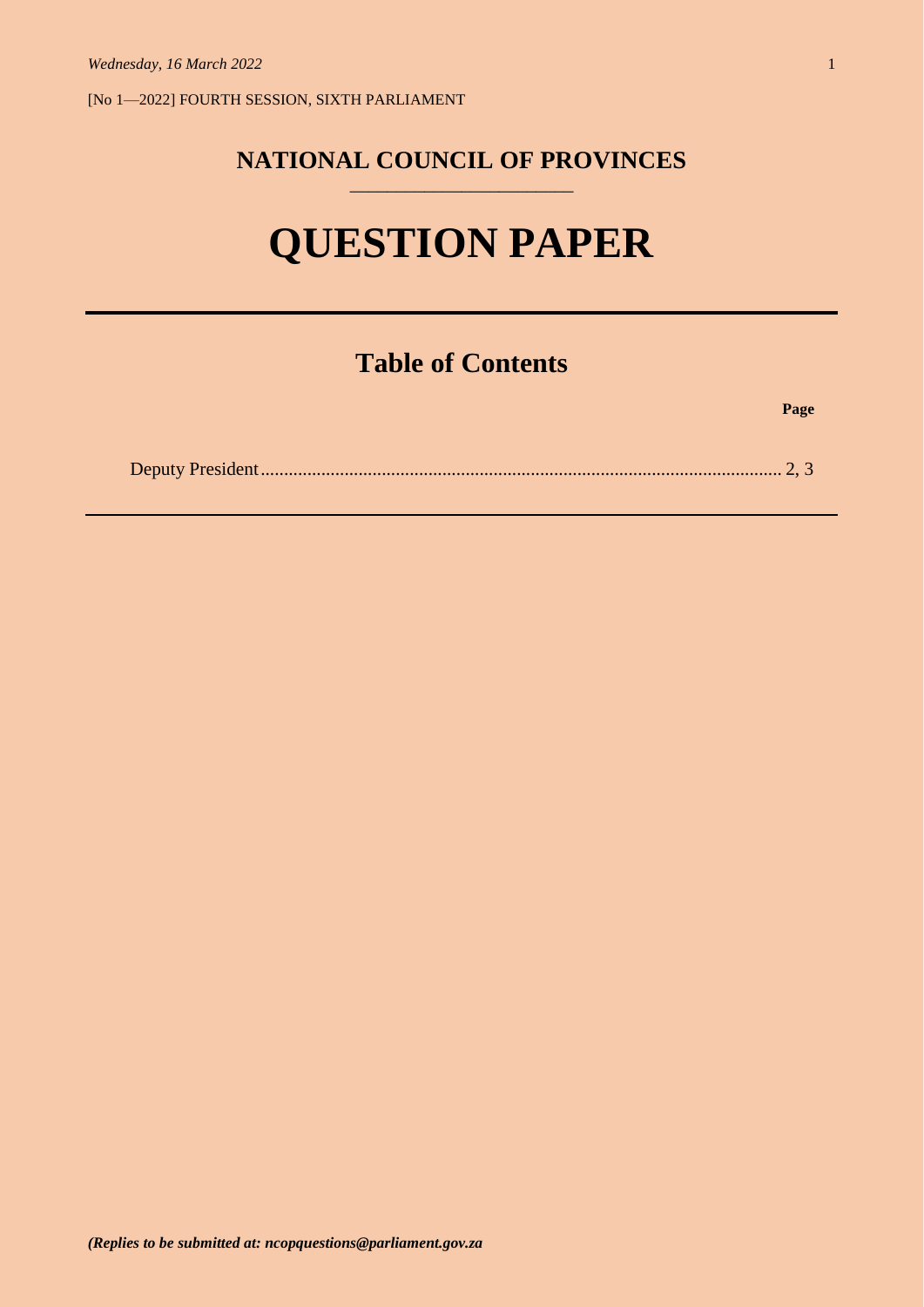# **QUESTIONS FOR ORAL REPLY**

## **WEDNESDAY, 16 MARCH 2022**

## **Deputy President**

#### *Addressing decline in water quality*

#### **1. Ms N Ndongeni (Eastern Cape: ANC) to ask the Deputy President:**

- (1) Whether, in light of his responsibility to assist the President in the implementation of Rapid Response interventions on Service Delivery and Trouble-shooting in service delivery hotspots, (a) he has engaged the relevant department to address the growing concern regarding the quality of drinking water, reports of typhoid cases and gastrorelated complaints in some parts of the country and (b) the Government is considering the causes of the rapid decline in the quality of water in the municipalities; if not, why not; if so, what are the relevant details;
- (2) whether any measures are in place that are geared towards (a) addressing the problem of water provision, especially the quality of tap water and (b) ensuring that the Government initiates (i) rapid intervention measures and (ii) long-term investment in municipal water infrastructure, resources and maintenance for the delivery of quality and safe drinking water; if not, why not in each case; if so, what are the relevant details;
- (3) whether any plans are in place to ensure that municipalities improve their water quality testing; if not, why not; if so, what are the relevant details? CO130E

#### *Withdrawal of Russian troops from Ukraine*

#### **2. Ms C Labuschagne (Western Cape: DA) to ask the Deputy President:**

Whether, as Leader of Government Business in Parliament, the President supports the position by the Minister of International Relations and Cooperation to call on Russia to withdraw its troops from Ukraine and respect its sovereignty and territorial integrity? CO137E

#### *Addressing criminal activities involving foreign nationals*

#### **3. Mr M Dangor (Gauteng: ANC) to ask the Deputy President:**

- (1) Whether the Government is considering ensuring that the persisting social mobilisation of communities against undocumented foreign nationals and concerns regarding the expansion of foreign criminal networks and activities (details furnished) do not undermine government's national efforts towards promoting social cohesion and building a better, united and prosperous Africa; if not, why not; if so, what are the relevant details;
- (2) whether such efforts include ensuring that such concerns do not turn into xenophobic streaks and Afrophobia; if not, why not; if so, what are the relevant details;